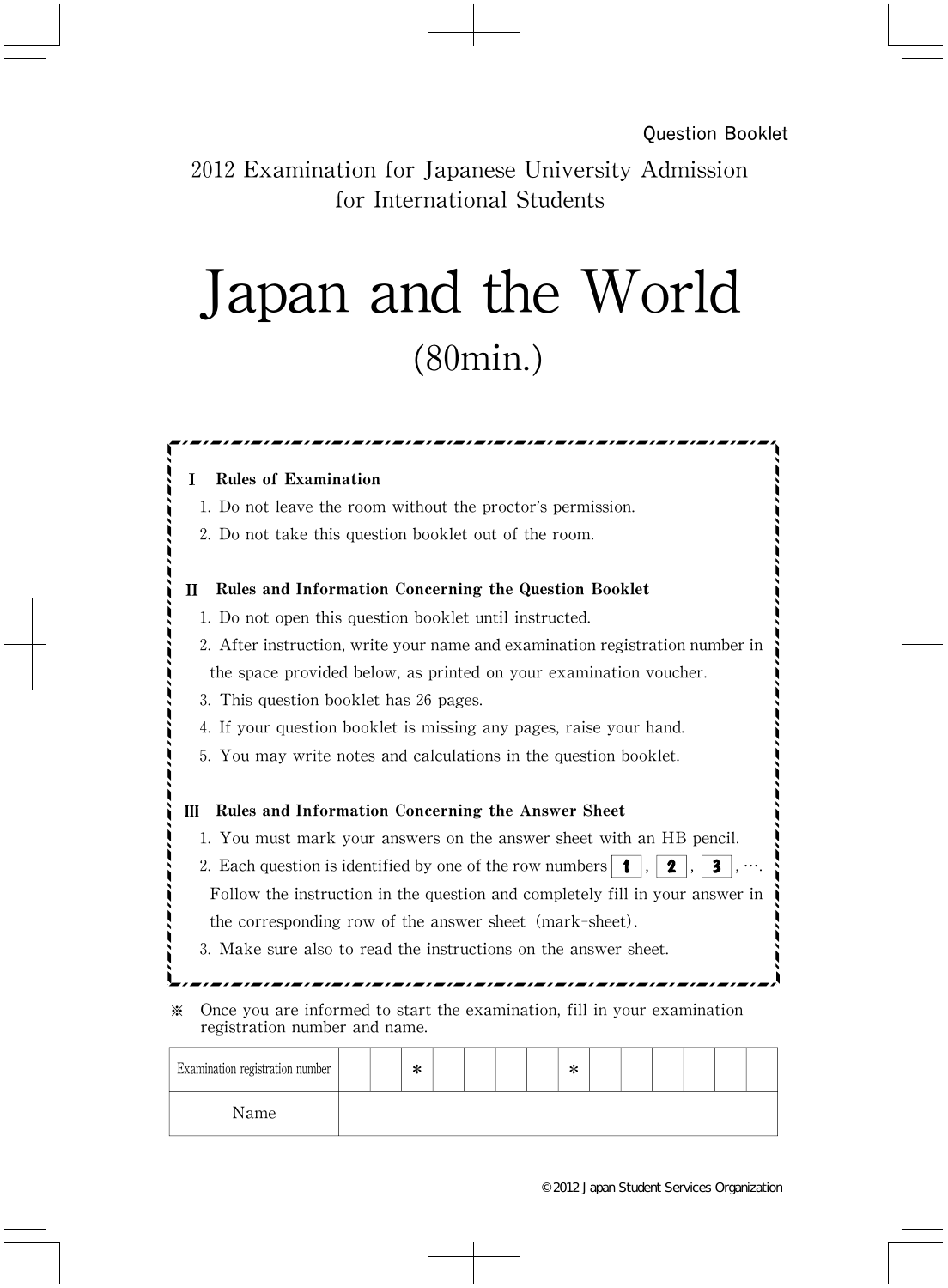- Q1 Read the following conversation and answer questions (1)-(4) below.
- Yoshiko: I'm thinking of going to Kyushu for my winter vacation. I especially want to visit 1Kagoshima.
- Teacher: If you go to Kagoshima, you should check out a history museum called Shoko Shuseikan.  ${}_{2}$ Back in the mid-19th century, it was a place where members of the Satsuma clan fervently studied Western technologies. Today, some of the results of their labor are on display at the museum, such as cannons made using modern steelmaking technology.
- Yoshiko: That sounds interesting. 3Kagoshima also has volcanoes on Sakurajima, right? There are lots of hot springs there, so I'm looking forward to relaxing in them.
- Teacher: You should take the opportunity to visit Okinawa, too. This year happens to be  $_4$  the 40th anniversary of the return of Okinawa to Japan.
	- (1) With reference to underlined item 1, where is Kagoshima Prefecture located? From  $(1)$ - $(4)$  on the map below choose the correct location. 1

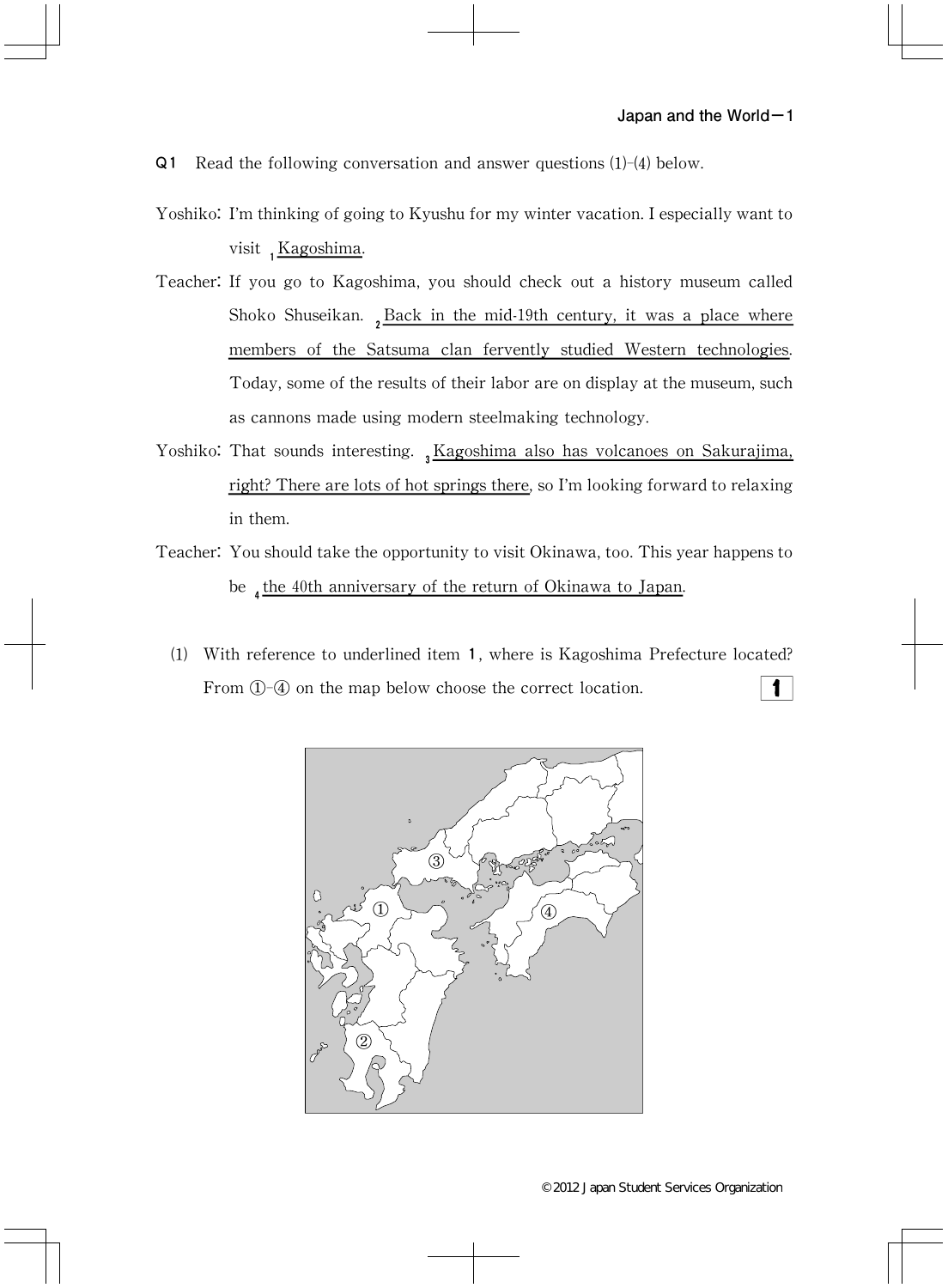- ⑵ With reference to underlined item 2,Satsuma clan members fervently studied Western technologies because they felt a strong need to defend Japan from other powers, owing to their sense of crisis over international affairs at that time. From ①-④ below choose the answer that best indicates the war that sparked  $\mathbf{2}$ this sense of crisis.
	- ① American Civil War
	- ② Crimean War
	- ③ Opium War
	- ④ Franco-Prussian War
- ⑶ With reference to the natural environment described in underlined item 3,the geothermal activity is used to produce electricity in Kagoshima. From  $\mathbb{O}$ - $\mathbb{Q}$ below choose the combination that best indicates an advantage and a  $\overline{\mathbf{3}}$ disadvantage of geothermal power generation in Japan.

|                   | Advantage                                                                                                                            | Disadvantage                                                                                                                      |
|-------------------|--------------------------------------------------------------------------------------------------------------------------------------|-----------------------------------------------------------------------------------------------------------------------------------|
| $\left(1\right)$  | The per-unit cost of electricity<br>generated is relatively cheap.                                                                   | It produces harmful waste that is<br>difficult to process.                                                                        |
| 2)                | It uses natural renewable energy.                                                                                                    | Since many feasible sites<br>are<br>located in national parks, there<br>will be many restraints on the<br>construction of plants. |
| $\circledS$       | It is a fully domestically sourced<br>energy, so it is not vulnerable to<br>foreign influence.                                       | The amount of electricity that can<br>be produced is unstable due to<br>variations in the amount of rain<br>and snow that falls.  |
| $\left( 4\right)$ | The amount of electricity produced<br>can be adjusted with the use of fuel,<br>making it easy to keep up with<br>electricity demand. | It releases large amounts of<br>greenhouse-effect gases, which<br>contribute to global warming.                                   |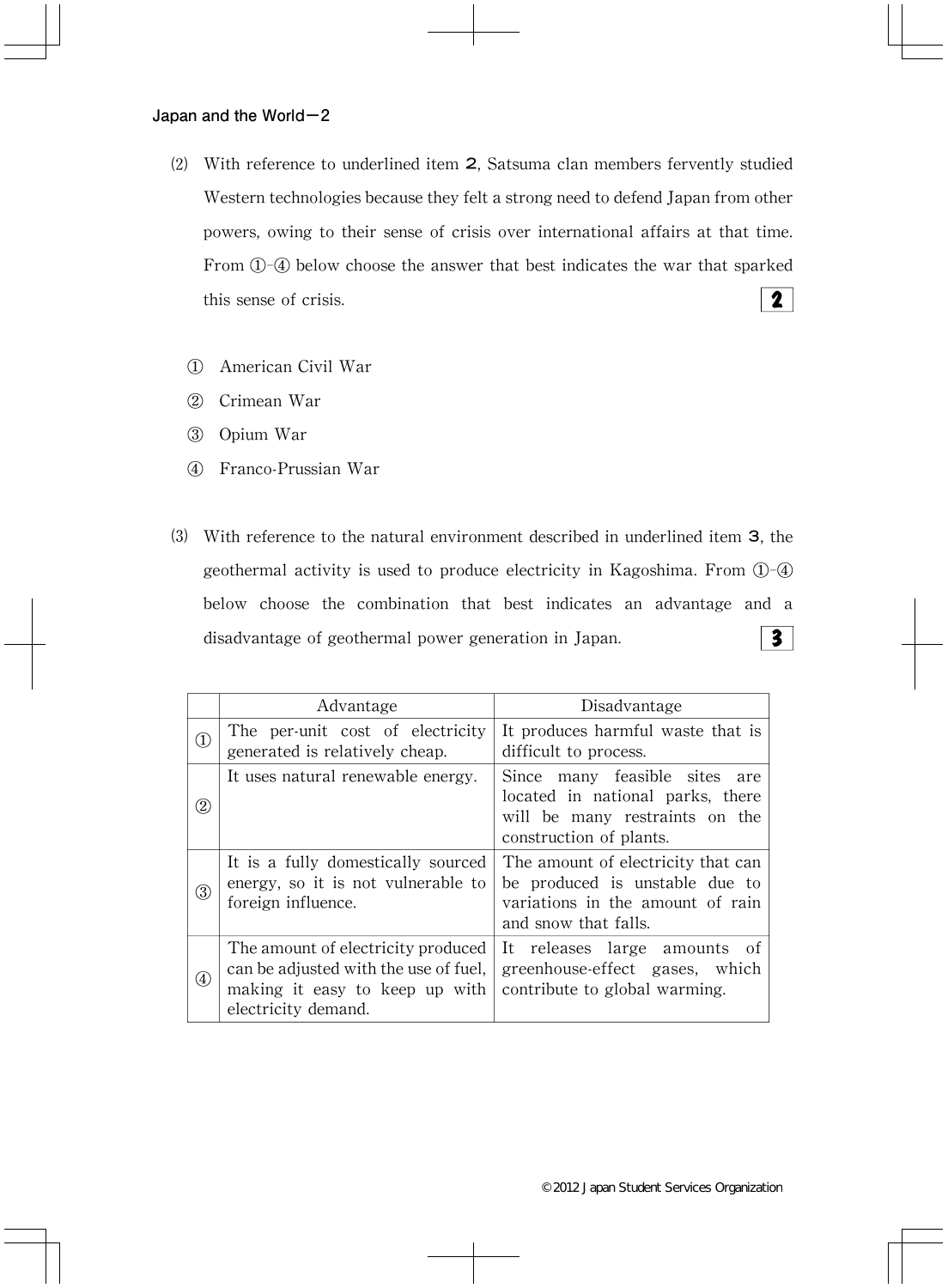- (4) With reference to underlined item  $4$ , the return of Okinawa to Japan was orchestrated by the then prime minister of Japan, Eisaku Sato, who later received the Nobel Peace Prize. Several Nobel Peace Prize recipients are listed in  $(1)$ - $(4)$  below. Choose the answer that correctly arranges the recipients in  $\vert \vert$ chronological order of the year of their receipt of the award.
	- ① Martin Luther King,Jr.→ Eisaku Sato→ Mikhail Gorbachev→ Barack Obama
	- ② Eisaku Sato→ Mikhail Gorbachev→ Martin Luther King,Jr.→ Barack Obama
	- ③ Mikhail Gorbachev→ Eisaku Sato→ Barack Obama→ Martin Luther King, Jr.
	- ④ Martin Luther King,Jr.→ Mikhail Gorbachev→ Eisaku Sato→ Barack Obama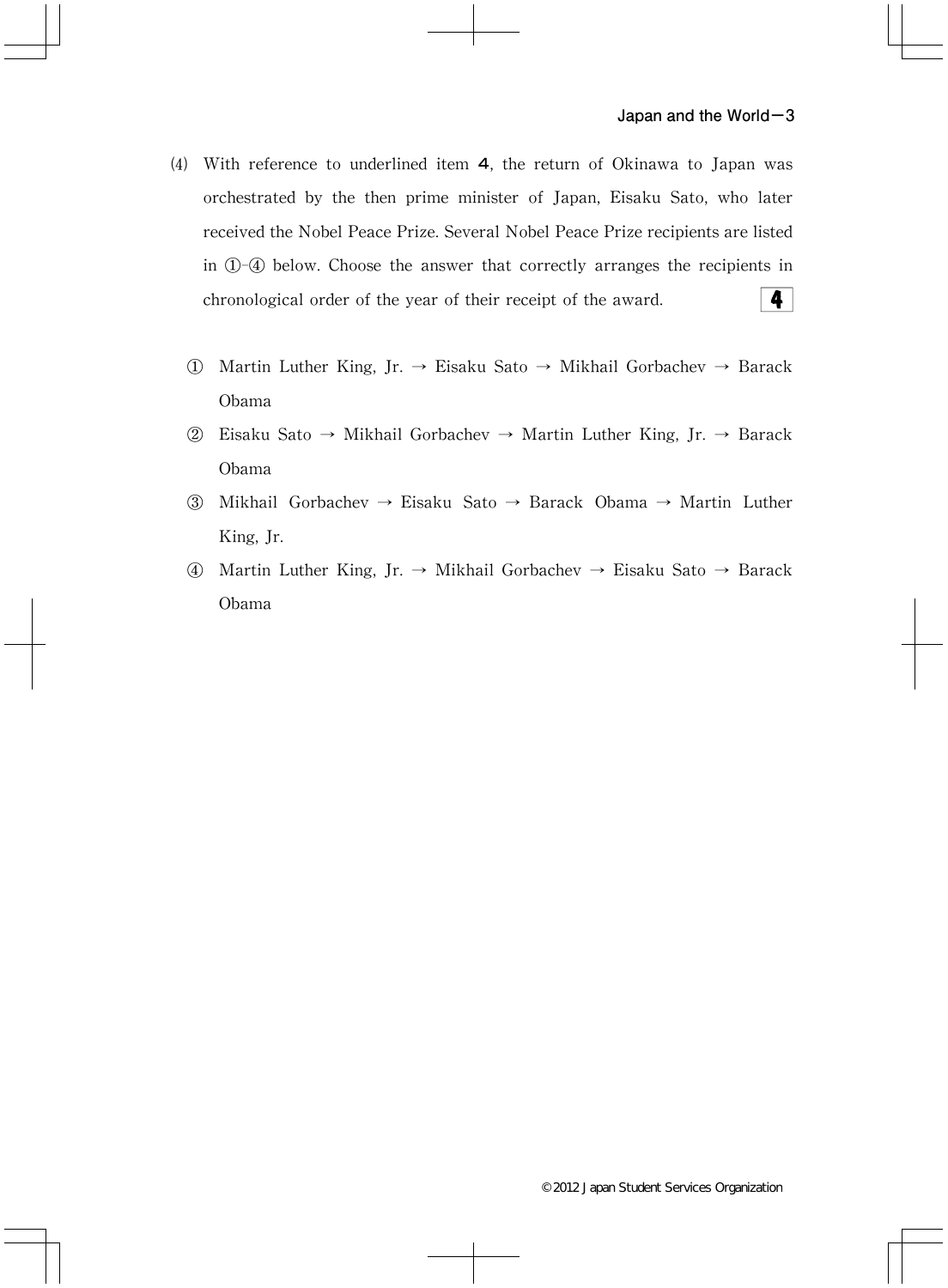Q2 Read the following paragraph and answer questions (1)-(4) below.

Canada has the second largest land area of all countries. Consequently,  $_1$  there are considerable differences among Canada's regions in terms of climate, industry, and other characteristics.  $2Politically$ , Canada uses a federal system. In  $3Quebec$ Province, in the east, there are some people who advocate separation and independence for Quebec.Canada has strong economic relations with the USA.

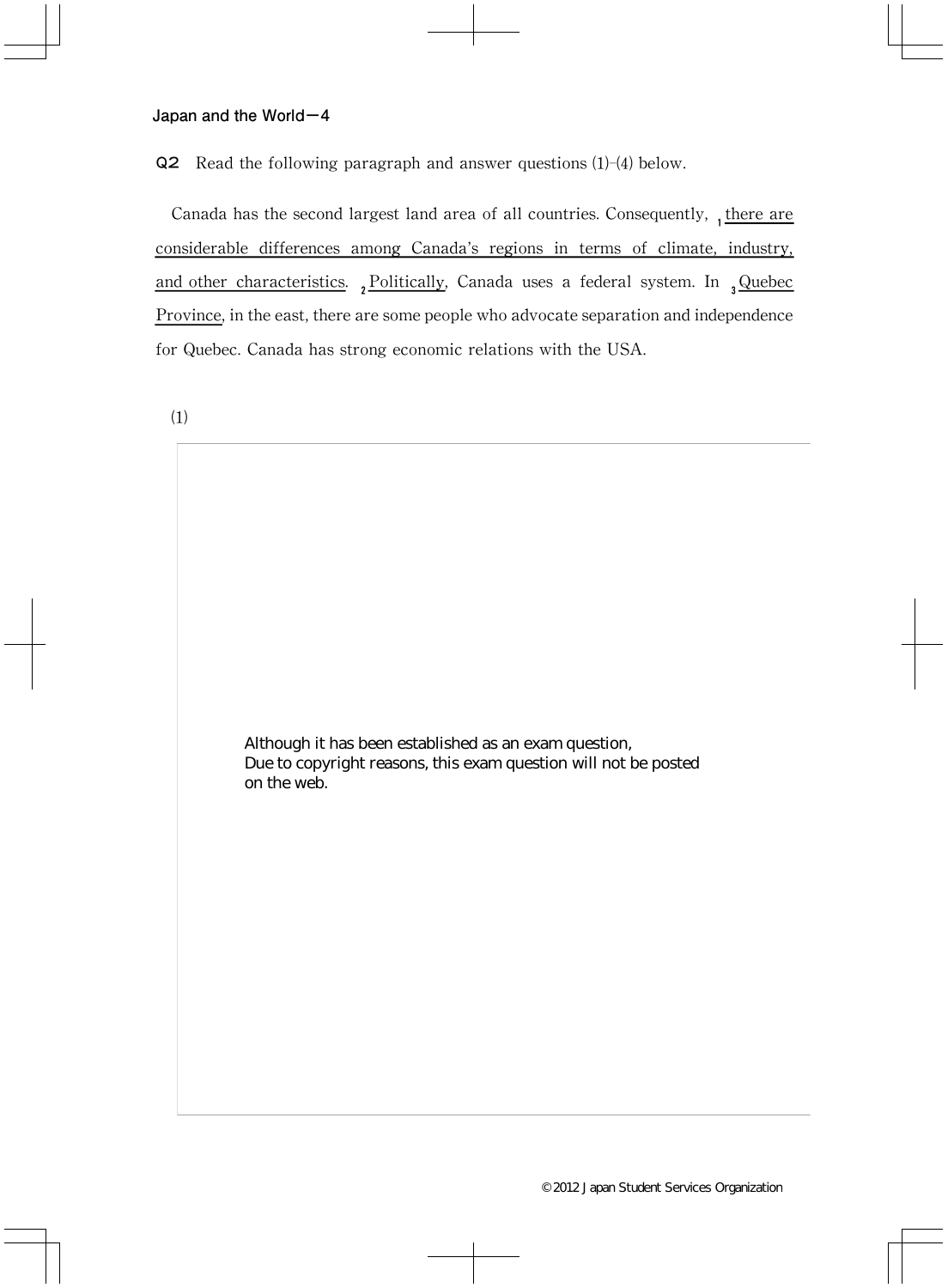- (2) With reference to underlined item  $2$ , from  $(1)$ - $(4)$  below choose the statement that 6 best describes the present-day politics of Canada.
	- ① The United Kingdom's monarch is also Canada's head of state,and a Governor General is formally appointed as the monarch's acting representative in Canada.
	- ② Since Canada is a member of the Commonwealth of Nations,it is not a member of the Organization of American States.
	- ③ In order to reduce its economic dependence on the USA,Canada has a policy against free-trade agreements with the USA.
	- ④ Out of respect for the rights of the indigenous Inuit,Canada has approved the establishment of several autonomous provinces for the Inuit.
- ⑶ With reference to underlined item 3,from①-④ below choose the statement that  $7<sup>1</sup>$ best describes Quebec Province.
	- ① Owing to the large population of people with Dutch ancestry in Quebec, Protestants form the majority of the population.
	- ② The economy of Quebec is so developed that it accounts for nearly half of Canada's GDP.
	- ③ Quebec suffers from cultural friction with other provinces because of its large population of Asian immigrants.
	- ④ Since Quebec was originally a French colony,many of its residents are French speakers.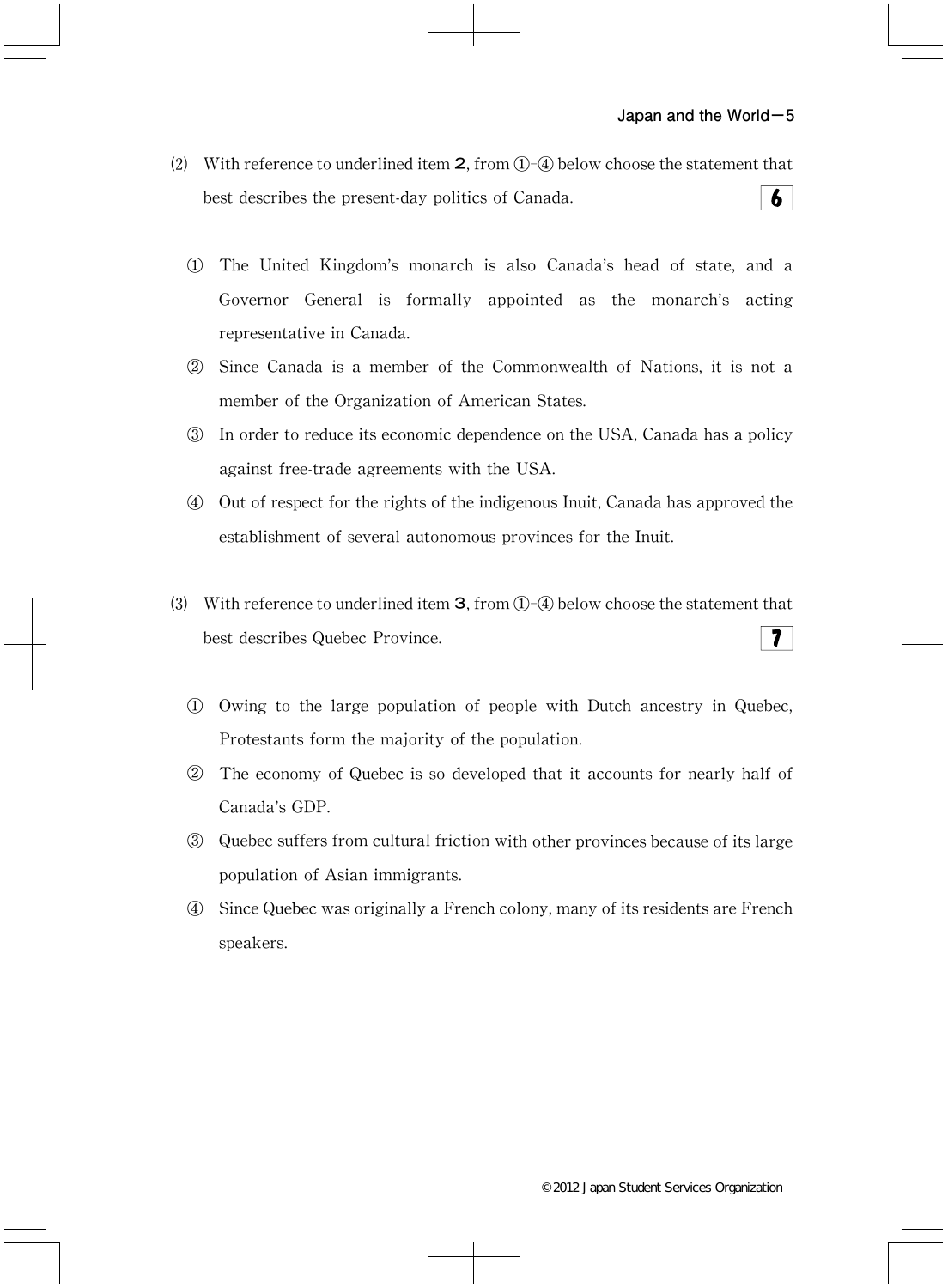

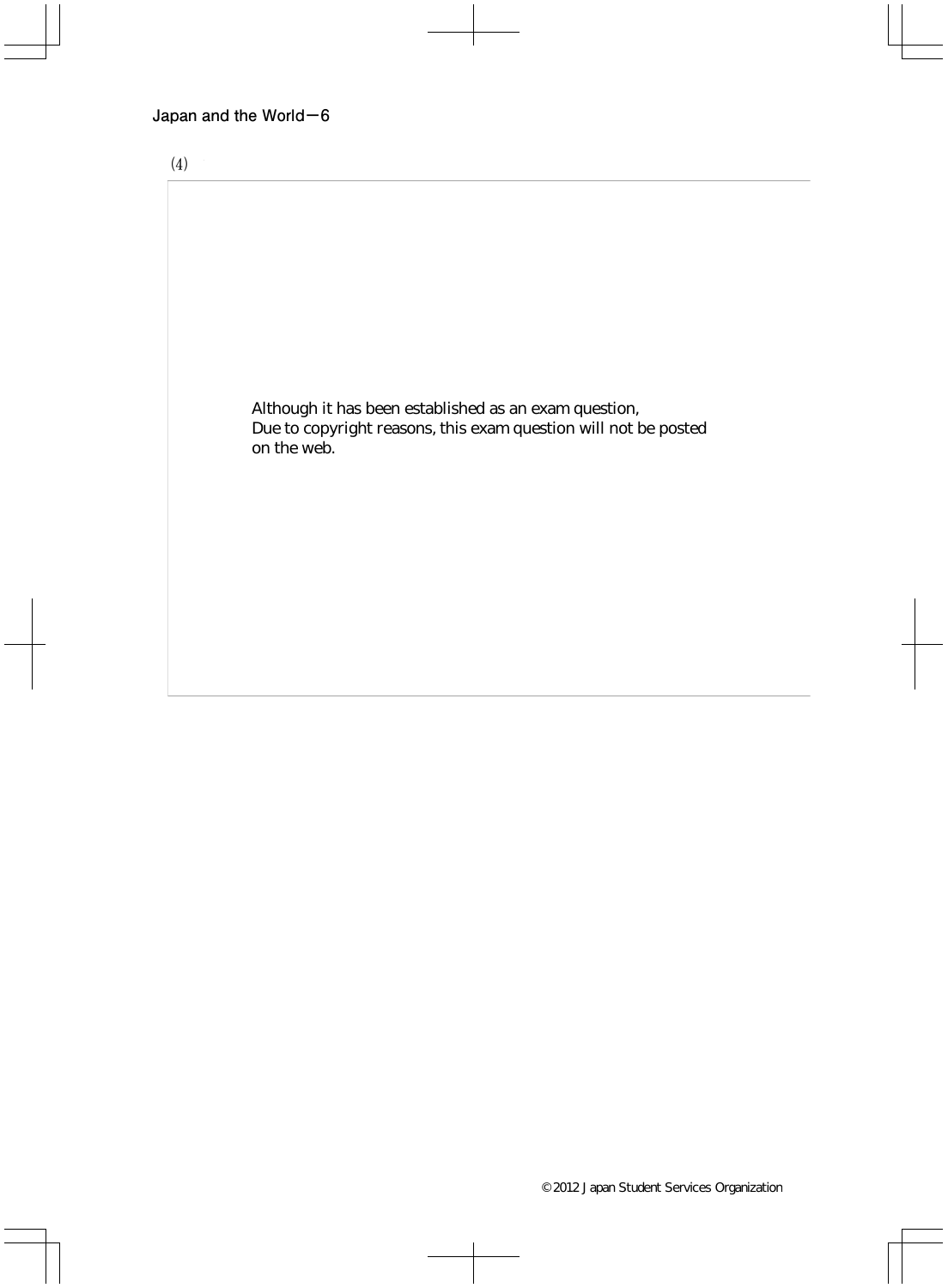Q3 Read the following paragraph and from ①-④ below choose the term that best  $9<sup>1</sup>$ fills blank  $\boxed{a}$  in the paragraph.

The principle of equivalence of three aspects is a principle in national income accounting that holds that macroeconomic aggregates as seen from the aspects of production, distribution, and  $\vert a \vert$  must be equivalent in all three cases.

- ① savings
- ② expenditure
- ③ real terms
- ④ consumption
- Q4 Capitalist economies are said to have changed dramatically as a result of the Great Depression triggered by the stock market crash of 1929. From  $\mathbb{O}$ - $\mathbb{O}$  below choose the statement that best describes a major change in the US economy that 10 resulted from the Great Depression.
	- ① The US government established an international system of economic cooperation designed to stabilize exchange rates by reconstruction of the international gold standard regime and to realize economic growth through expansion of trade.
	- ② The US government enacted antitrust laws to deal with the monopolies that rapidly developed in steel, oil, and other industries due to the bankruptcy, acquisition, and merger of smaller companies.
	- ③ The US government actively intervened in the economy to create effective demand, setting a precedent for more extensive governmental economic intervention.
	- ④ The US government started to take measures against major recessions by stimulating consumption and investment through tax cuts, and by revitalizing the private sector through deregulation and liberalization.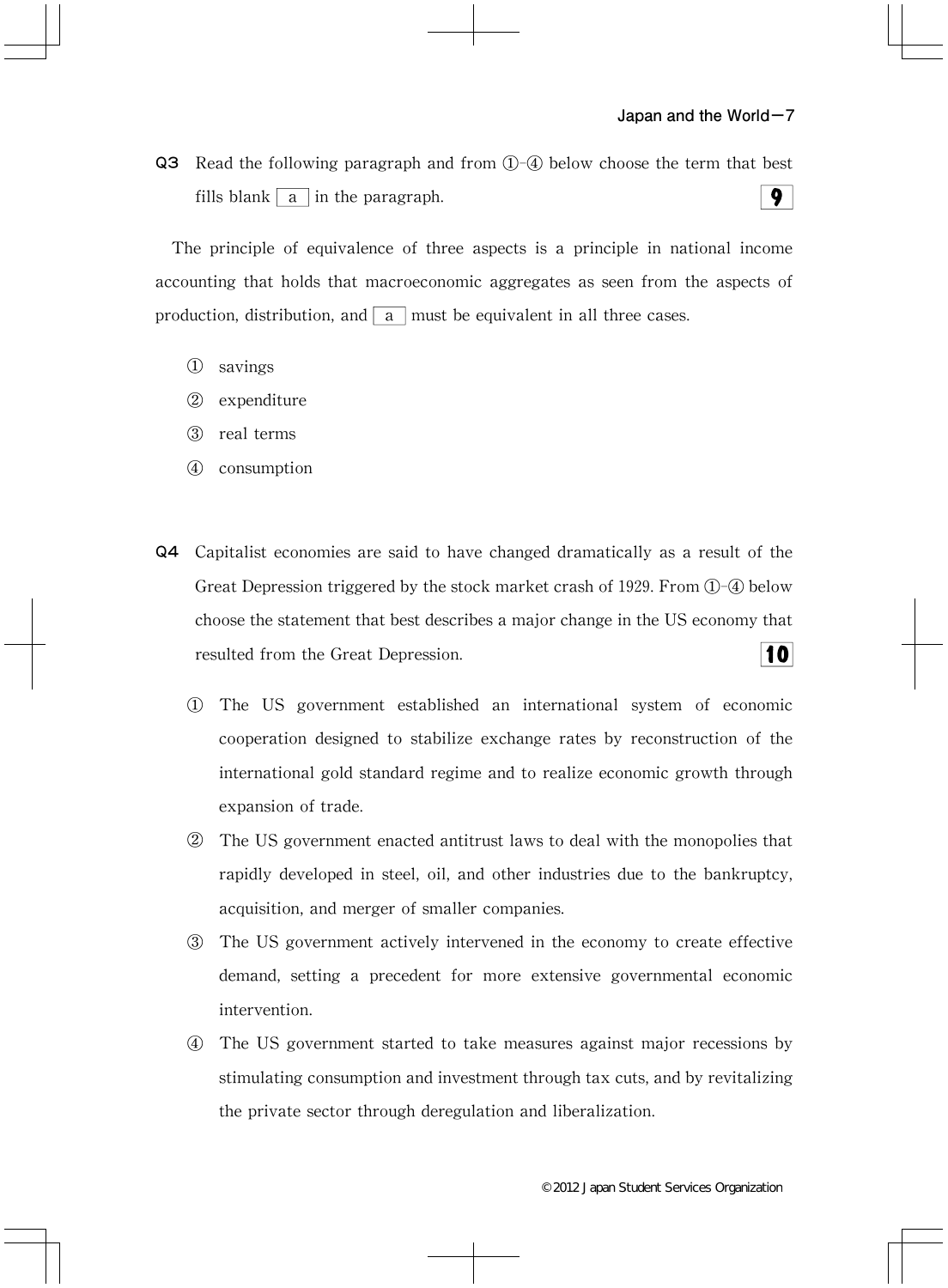Q5 The graph below represents the state of supply and demand for a particular good. From  $\mathbb{D}$ -4 below choose the statement that best describes this good.  $11$ 



- ① It is a good that does not make for a profitable business because it is widely available for free.
- ② It is a good whose supply and demand can reach equilibrium since the market price quickly changes.
- ③ It is a good without consumers willing to pay a price high enough to cover the cost of supply.
- ④ It is a good whose price cannot be kept from falling because as the price declines, supply increases.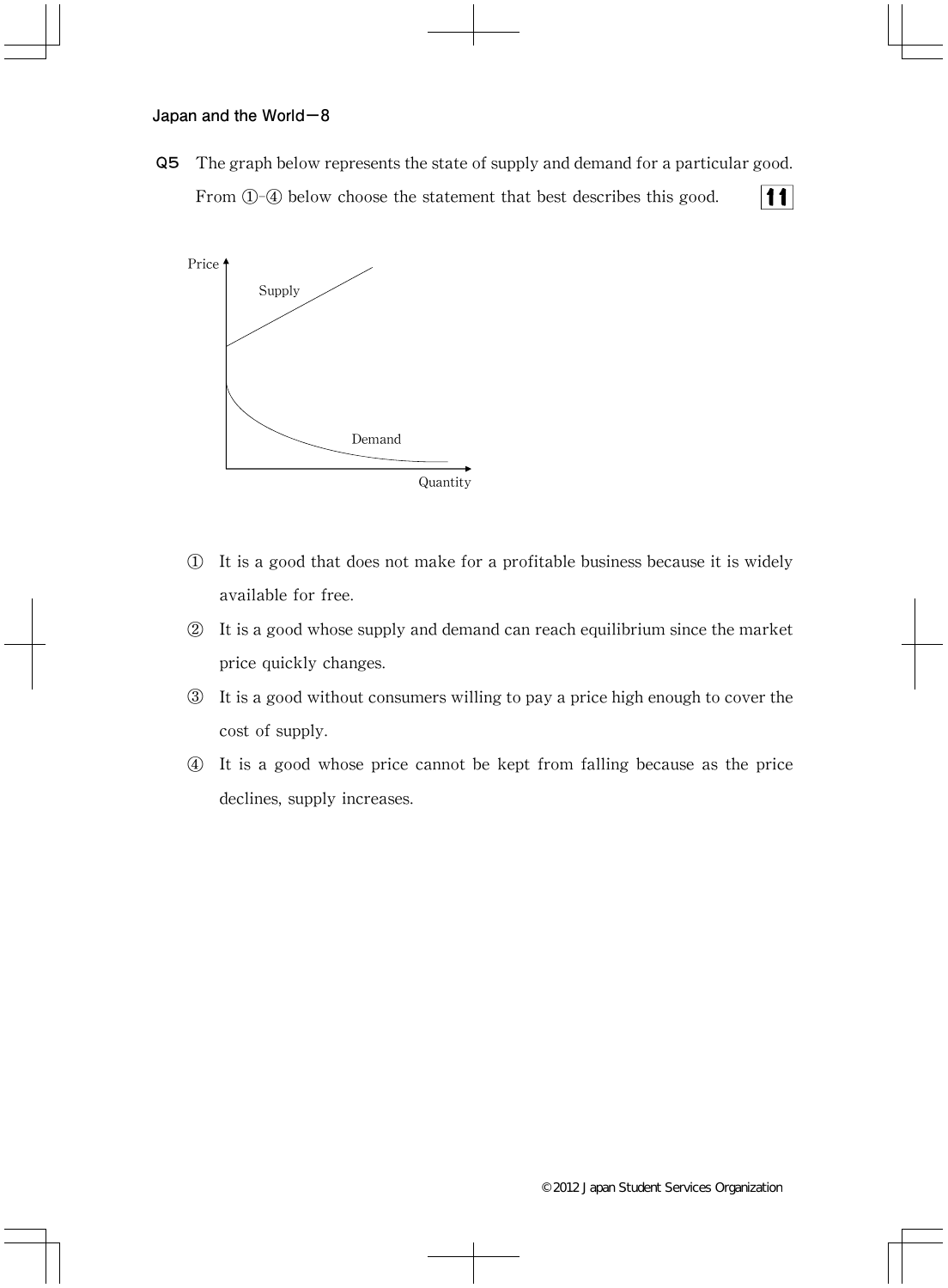$|12|$ 

Q6 From ①-④ below choose the statement that best describes an economic measure that should be implemented when the economy is in danger of overheating.

- ① The government implements tax cuts or exemptions for purchases of residential real estate.
- ② The central bank raises a reserve requirement ratio.
- ③ The central bank supplies money to the market through open market operations.
- ④ The government carries out large-scale public works projects,such as the construction of high-speed railways.
- Q7 From  $\Phi$ -@ below choose the combination of terms that best fills blanks a and  $\vert b \vert$  in the following description of a government budget deficit.  $|3|$

The government budget deficit  $\boxed{a}$ . ↓

Domestic interest rates  $\boxed{b}$ .

↓

Private investment in plant and equipment decreases.

|                  | a         | h    |
|------------------|-----------|------|
| $\left(1\right)$ | decreases | fall |
| (2)              | decreases | rise |
| 3                | increases | fall |
|                  | increases | rise |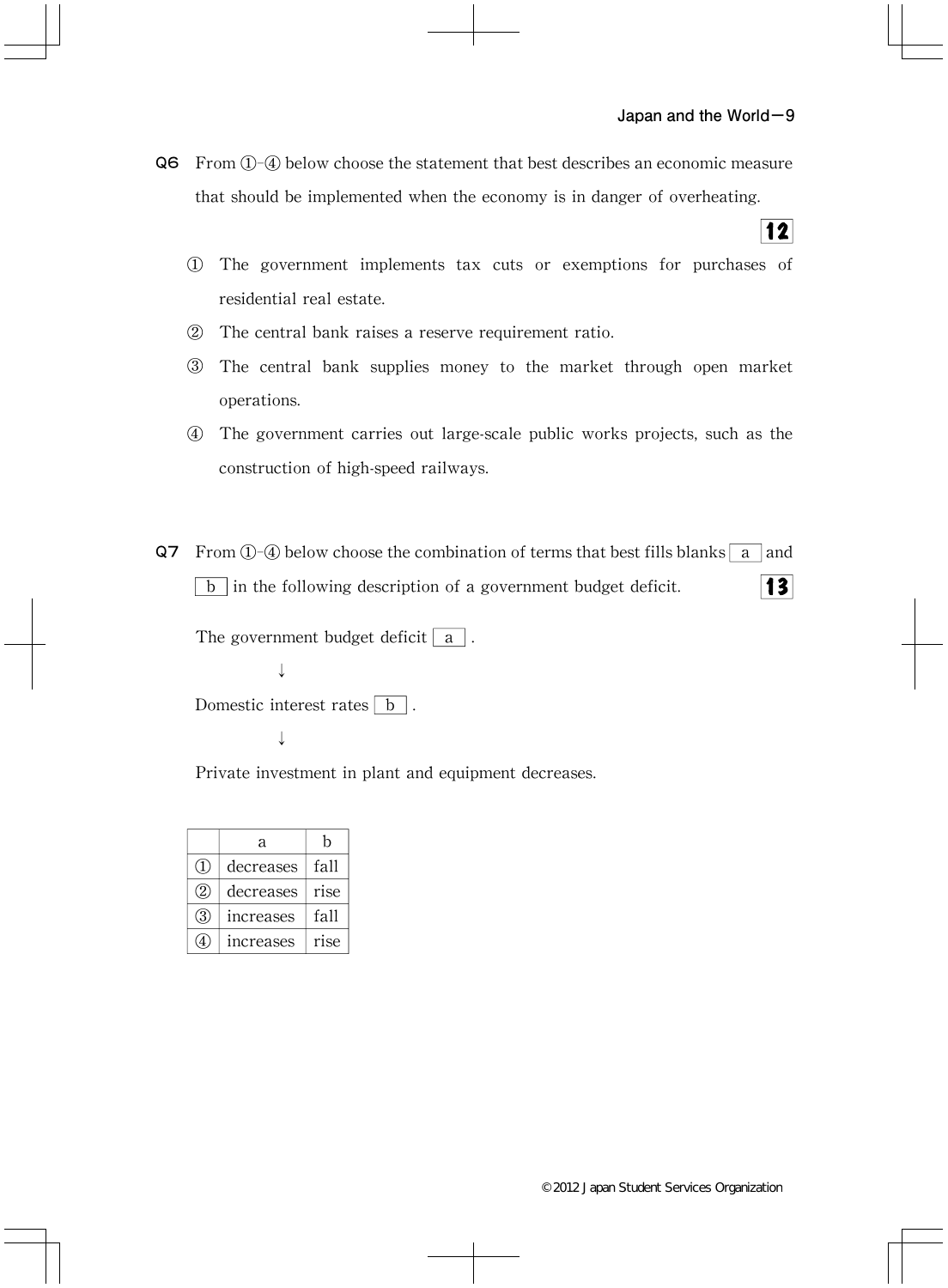Q9 The following table lists the share of large enterprises versus small/medium enterprises in Japan for three categories: number of enterprises, number of employees, and manufacturing value added. From  $(1)$ - $(4)$  below choose the combination that correctly identifies the categories represented by A-C in the  $\overline{\overline{15}}$ table.

|                                       |      |      | Unit: $\%$ |
|---------------------------------------|------|------|------------|
|                                       |      |      |            |
| Share of large enterprises            | 0.3  | 30.6 | 52.3       |
| Share of small $&$ medium enterprises | 99 7 | 694  |            |

Compiled from the 2011 White Paper on Small and Medium Enterprises in Japan

Note: Figures for number of enterprises and number of employees are for 2006; figures for manufacturing value added are for 2008.

| (1)                                         | number of enterprises                       | manufacturing value<br>added | number of employees          |
|---------------------------------------------|---------------------------------------------|------------------------------|------------------------------|
| $^{\circledR}$                              | manufacturing value<br>added                | number of employees          | number of enterprises        |
| ③                                           | number of enterprises   number of employees |                              | manufacturing value<br>added |
| $^{\small{\textcircled{\footnotesize{1}}}}$ | manufacturing value<br>added                | number of enterprises        | number of employees          |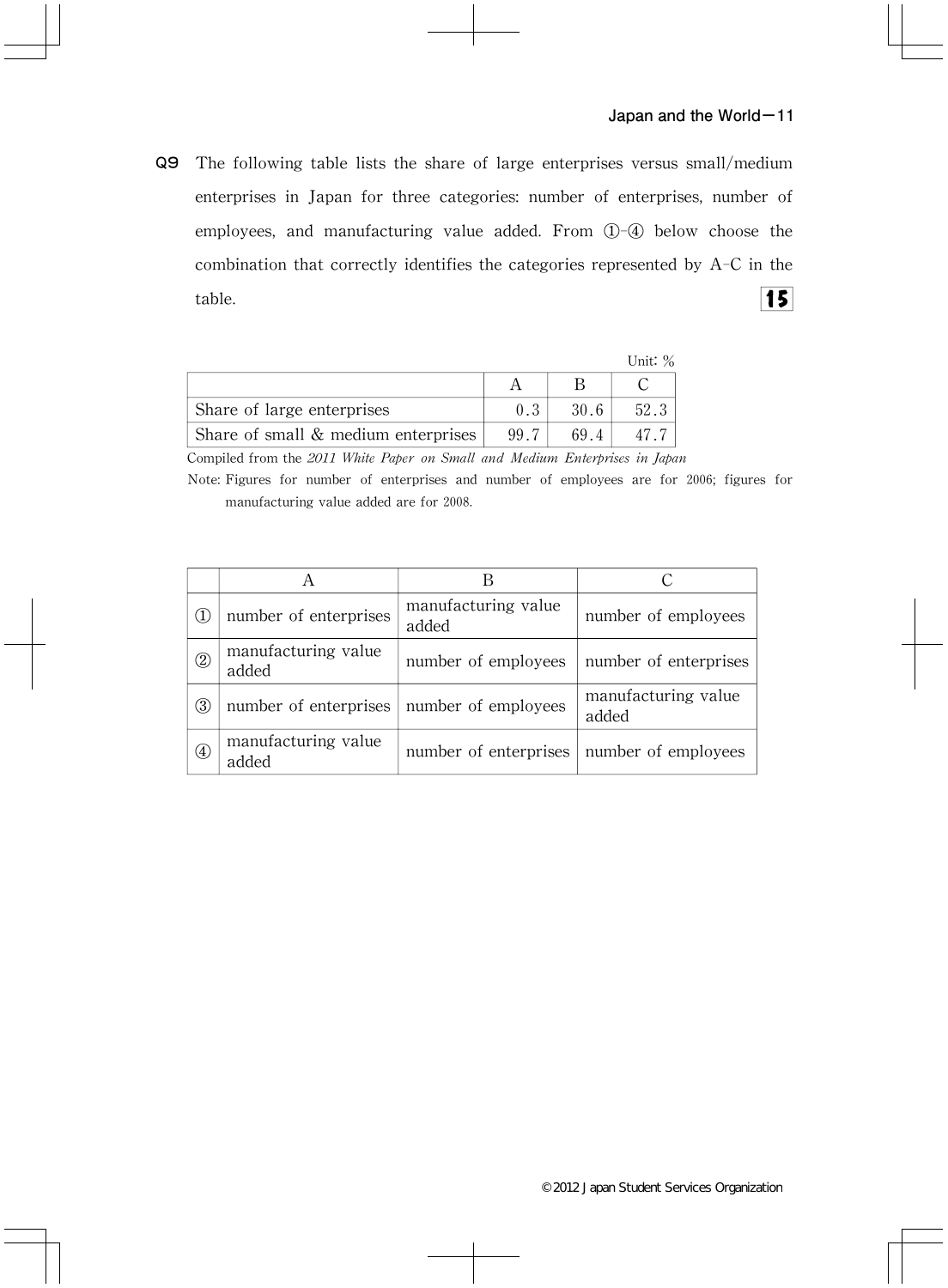- Q11 From ①-④ below choose the statement that correctly describes the World  $17$ Trade Organization(WTO).
	- ① Since the WTO operates on a nondiscriminatory principle which consists of most-favored-nation treatment and national treatment, it does not permit regional economic agreements that discriminate between members and nonmembers.
	- ② Since the WTO promotes free trade under the principle of reciprocity,it does not have the function of settling disputes.
	- ③ Since free trade has expanded among many countries following the founding of the WTO, the number of regional economic agreements has been decreasing.
	- ④ The WTO officially permits members to deal with threatening increases in imports through safeguards such as setting import quotas and raising tariffs.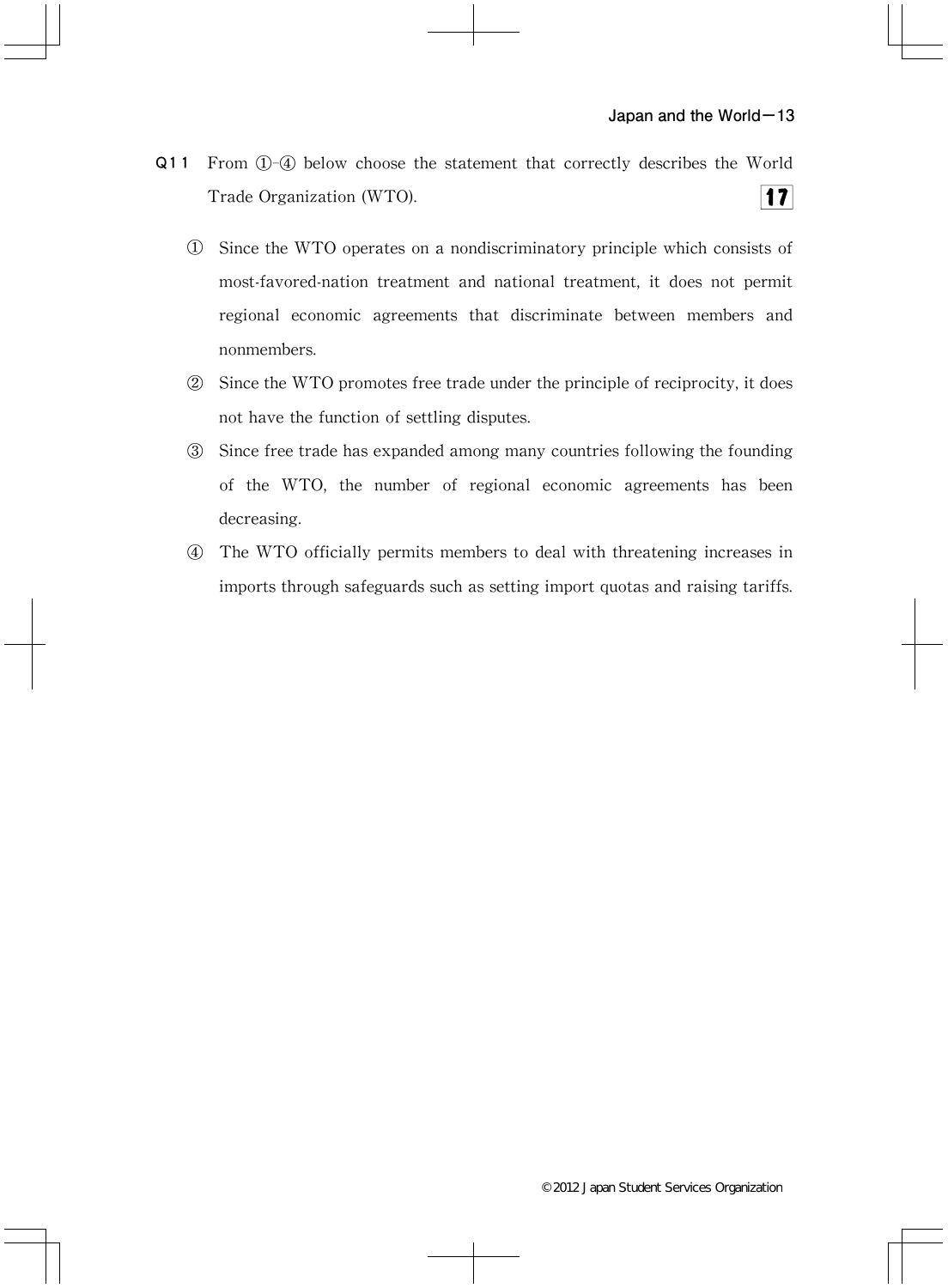Q12 The following paragraph describes a certain country in the EU. From  $\mathbb{O}$ - $\mathbb{Q}$ below choose the combination of terms that best fills blanks  $\boxed{a}$  -  $\boxed{c}$  in the 18 paragraph.

a can be roughly divided into north and south,according to the language used by each region.These two regions contrast in terms of politics and economy.This country became independent in the 19th century, and it was the first country on the European continent to undergo the Industrial Revolution, with industrialization advancing mainly in the  $\boxed{b}$ , which is rich in natural resources such as coal and iron ore. However, the country's heavy industries eventually declined, weakening the economic power of the  $\boxed{b}$  at the same time. The  $\boxed{c}$  then became the main contributor to the national economy, thanks to the development of its ports and the growth of its information industries. As a result, there has been a growing separatist movement in the  $\vert c \vert$  in recent years. The situation is made more complex by the fact that the capital of this country―which is also the location of the EU headquarters―is in the  $\boxed{c}$ , but unlike the surrounding area, most of its residents use the same language as the  $\boxed{b}$ .

|               | a       | h     | $\mathcal{C}$ |
|---------------|---------|-------|---------------|
| $\mathbb{Q}$  | Italy   | south | north         |
| $\circled{2}$ | Italy   | north | south         |
| $\circled{3}$ | Belgium | south | north         |
| ۰4٠           | Belgium | north | south         |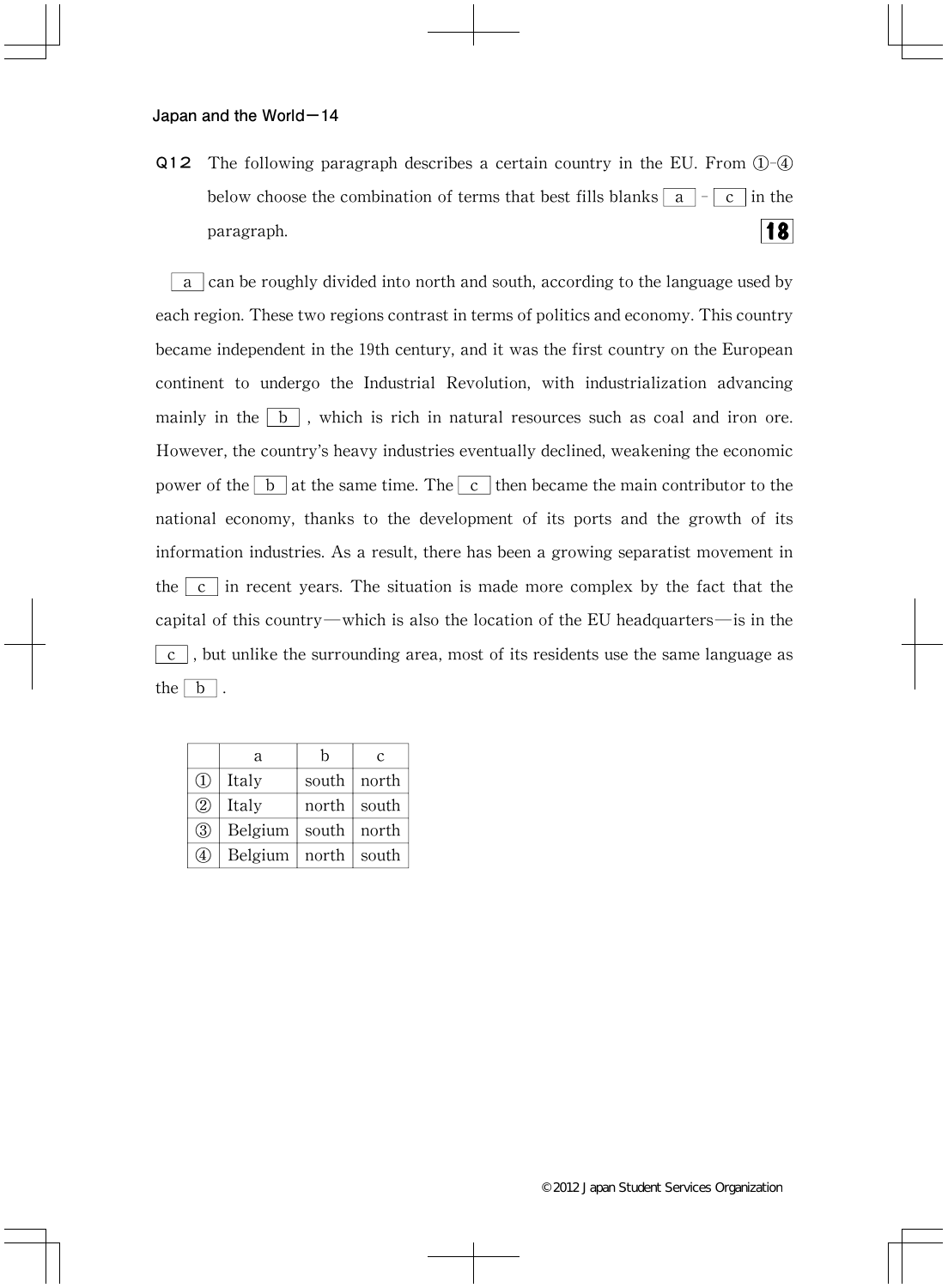Q13 The map below shows the Land Hemisphere. From  $(1)$ - $(4)$  below choose the answer that best indicates the latitude and longitude of the center point of the  $\boxed{19}$ map, O.



|                  | Longitude         | Latitude           |
|------------------|-------------------|--------------------|
| $\left(1\right)$ | $0^{\circ}$ east  | $48^{\circ}$ north |
| (2)              | $0^{\circ}$ east  | $18°$ south        |
| 3                | $30^{\circ}$ east | $18^{\circ}$ south |
|                  | $30^{\circ}$ east | $48^{\circ}$ north |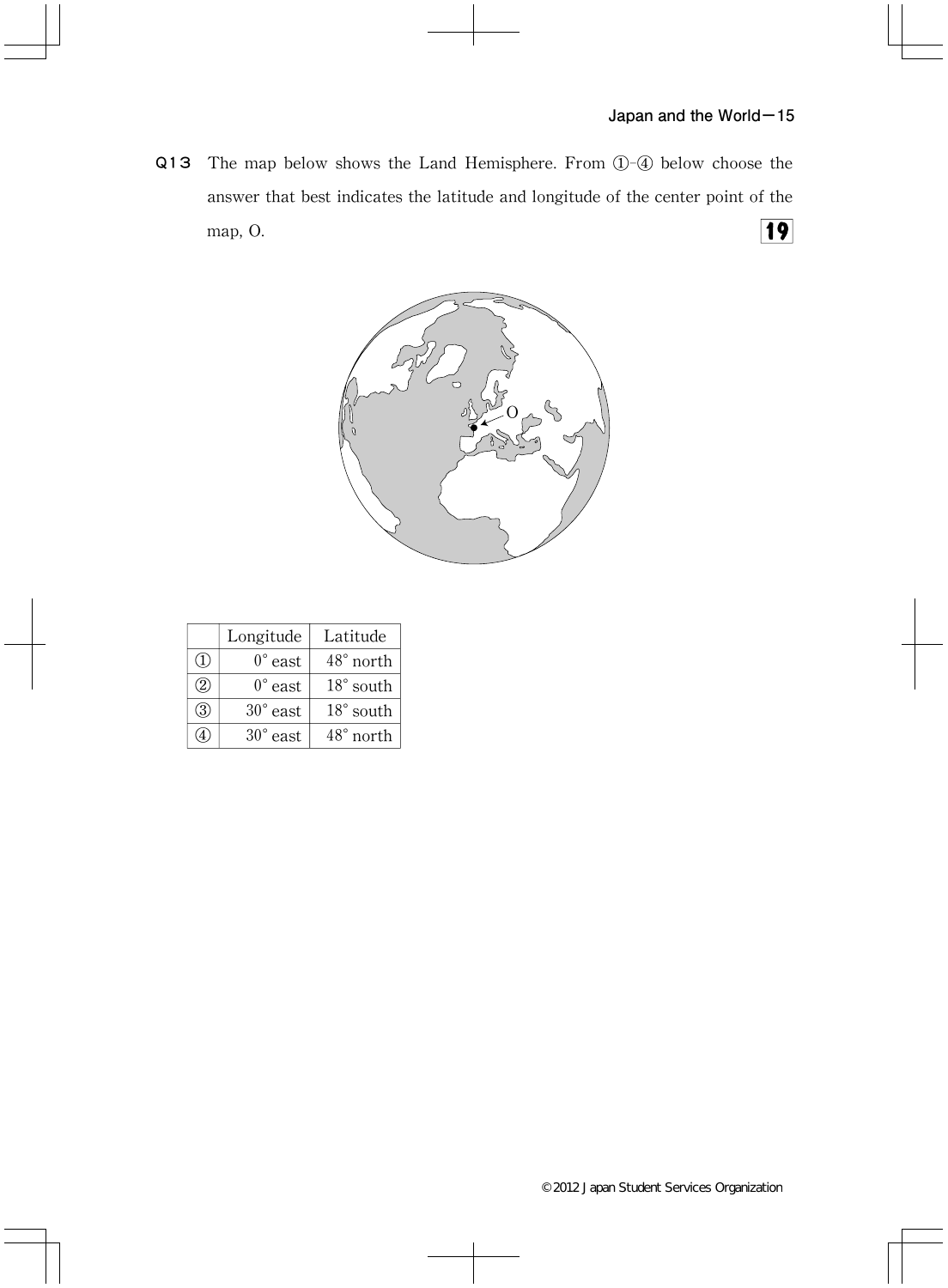Q14 Read the following paragraph concerning time-zone differences, and from  $\mathbb{O}$ - $\mathbb{Q}$ below choose the combination that best indicates whether underlined items1 20 and 2 in the paragraph are true or false.

Several Japanese newspapers are printed and circulated in the USA.In the case of one newspaper, the deadline for articles in the morning edition in Japan is  $1$  a.m., and it is transmitted by satellite to the USA at 2 a.m., which is  $112 \text{ noon}$  in New York, since the time difference with Japan is 14 hours. Afterwards, copies of the newspaper are printed and loaded onto trucks,and start to be delivered in New York at 4 p.m.This means, for example, that Japanese people living in New York, can read the Japanese morning edition dated January 1 on the evening of December 31.

|                             | Item  | Item 2 |
|-----------------------------|-------|--------|
| (1)                         | true  | true   |
| $\mathcal{Q}_{\mathcal{Y}}$ | true  | false  |
| (3)                         | false | true   |
|                             | false | false  |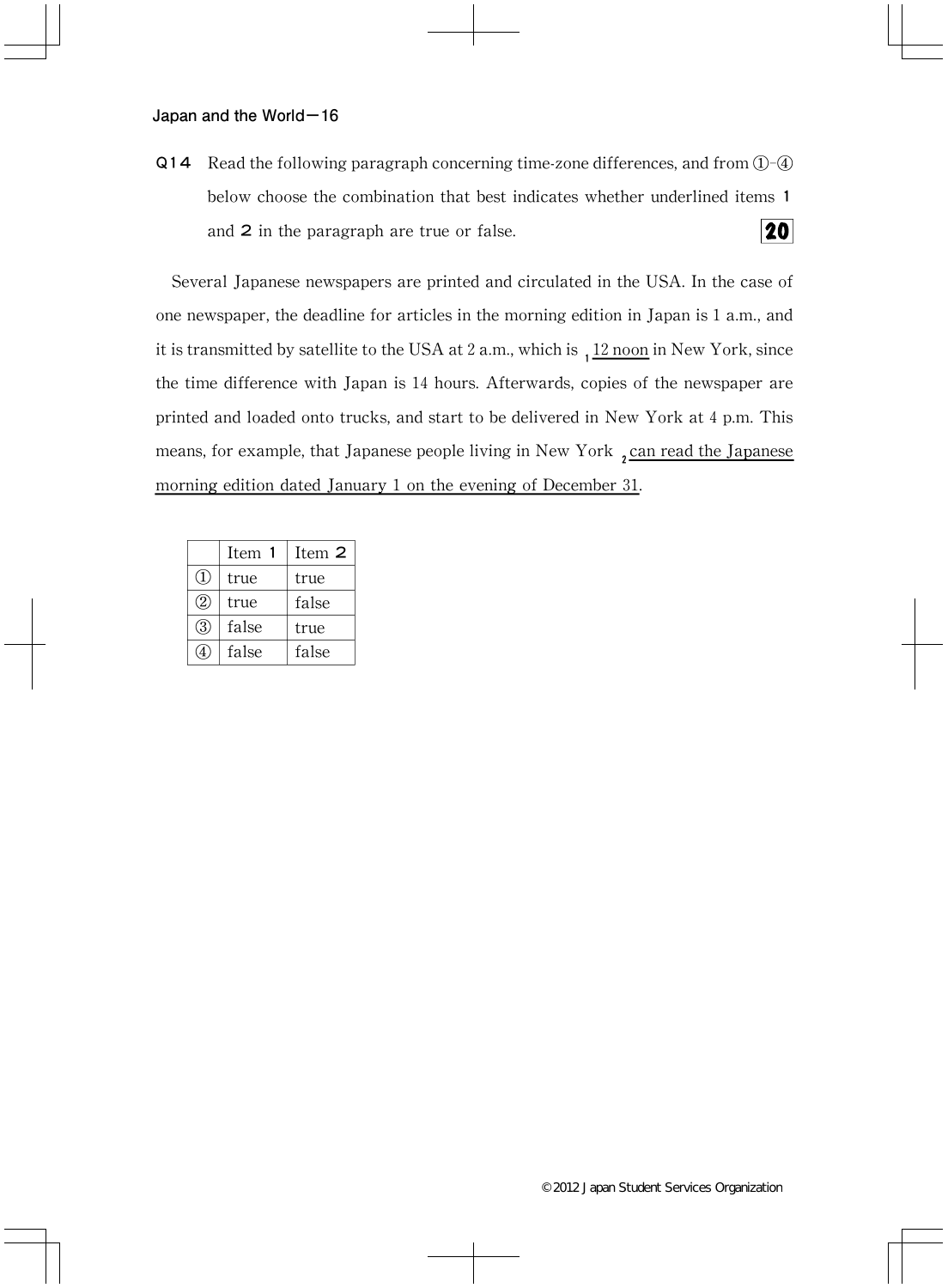Q15 Read the following paragraph concerning coastal landforms and answer questions  $(1)$  and  $(2)$  below.

There is concern that a significant number of coastal areas and islands will sink in the future owing to the rising of the sea level, which is ascribed to global warming. For example, the Italian city of  $\boxed{a}$  —a World Cultural Heritage Site that is known as the "City of Water"—becomes flooded with seawater at high tide. Also, the South Pacific island country of  $\boxed{b}$ , which consists of coral reefs whose highest point is just about 4 meters above sea level,is considering relocating its citizens somewhere outside the country. In terms of coastal landform, the places at highest risk of sinking are mainly coral reefs like those mentioned, and low-lying sandy shores.

⑴ From ①-④ below choose the combination of city and country that best fills blanks  $|a|$  and  $|b|$  in the paragraph above.  $21$ 

|               | a             | h       |
|---------------|---------------|---------|
| (1)           | <b>Naples</b> | Comoros |
| $\circled{2}$ | <b>Naples</b> | Tuvalu  |
| (3)           | Venice        | Comoros |
|               | Venice        | Tuvalu  |

- ⑵ From ①-④ below choose the answer that best indicates examples of landforms that match the description in the underlined item of the paragraph above.
	- ① spit,tombolo
	- ② spit,coastal terrace
	- ③ estuary,tombolo
	- ④ estuary,coastal terrace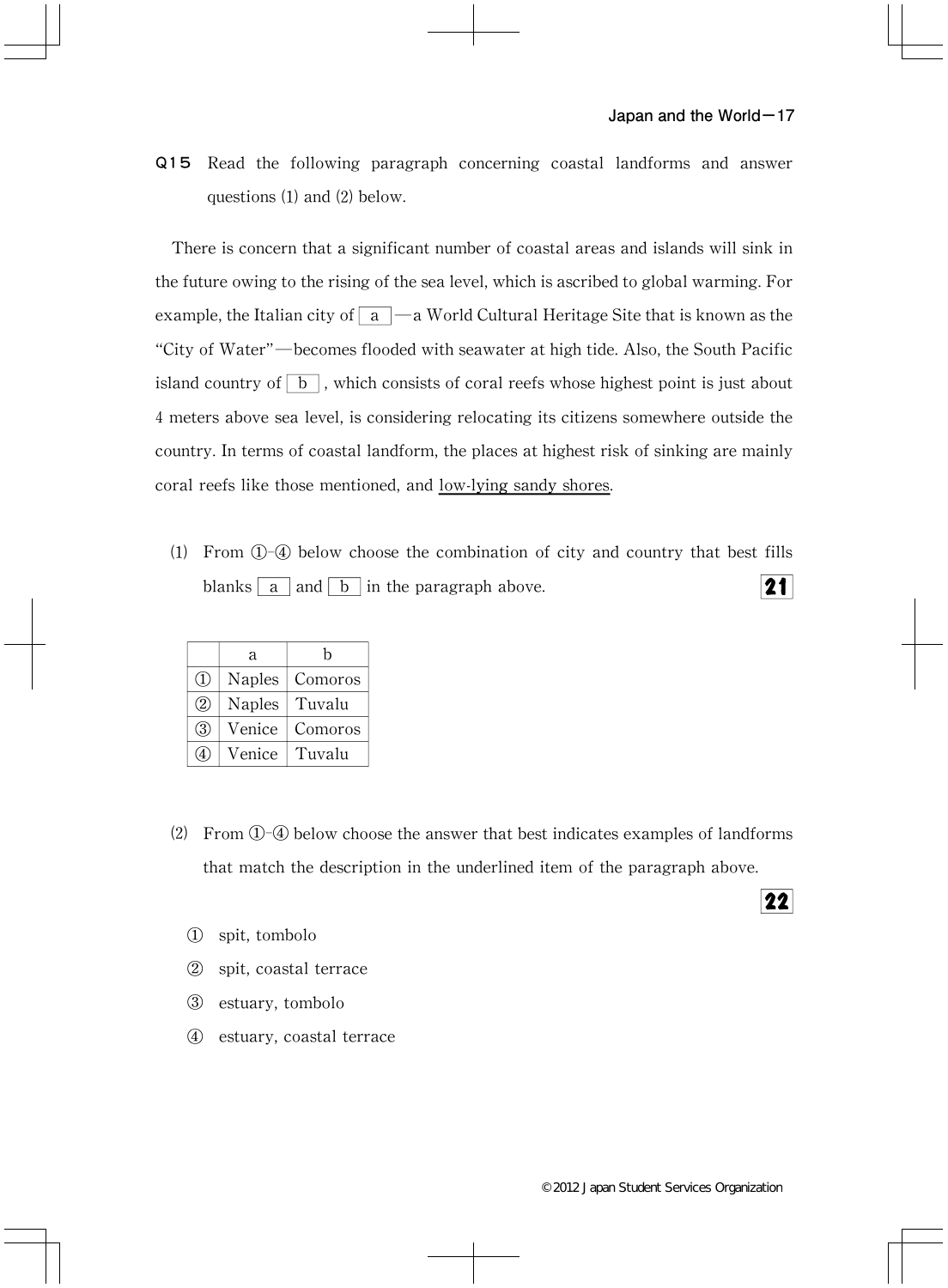Q16 From  $(1)$ - $(4)$  below choose the combination of islands that best fills blanks a and  $\boxed{b}$  in the following paragraph.  $23$ 

Japan's land territory consists of more than 6,000 islands.The two islands shown on the map below,  $\boxed{a}$  and  $\boxed{b}$ , are separated from each other by a relatively short distance, roughly 20 kilometers.  $\boxed{a}$  is covered with primeval forest that includes Japanese cedars more than 1,000 years old, and has been registered as a World Natural Heritage Site.  $\boxed{b}$  is known as the place where firearms (matchlocks) were first introduced to Japan. This island also has a space center, and the scenic area around its rocket-launch complex at the edge of a cape has been called"the world's most beautiful launch area."



Map

|           | я           |                   |
|-----------|-------------|-------------------|
|           | Iki         | Tsushima          |
| (2)       | Tsushima    | Iki               |
| $\circ$ 3 | Yakushima   | Tanegashima       |
| 4         | Tanegashima | $\perp$ Yakushima |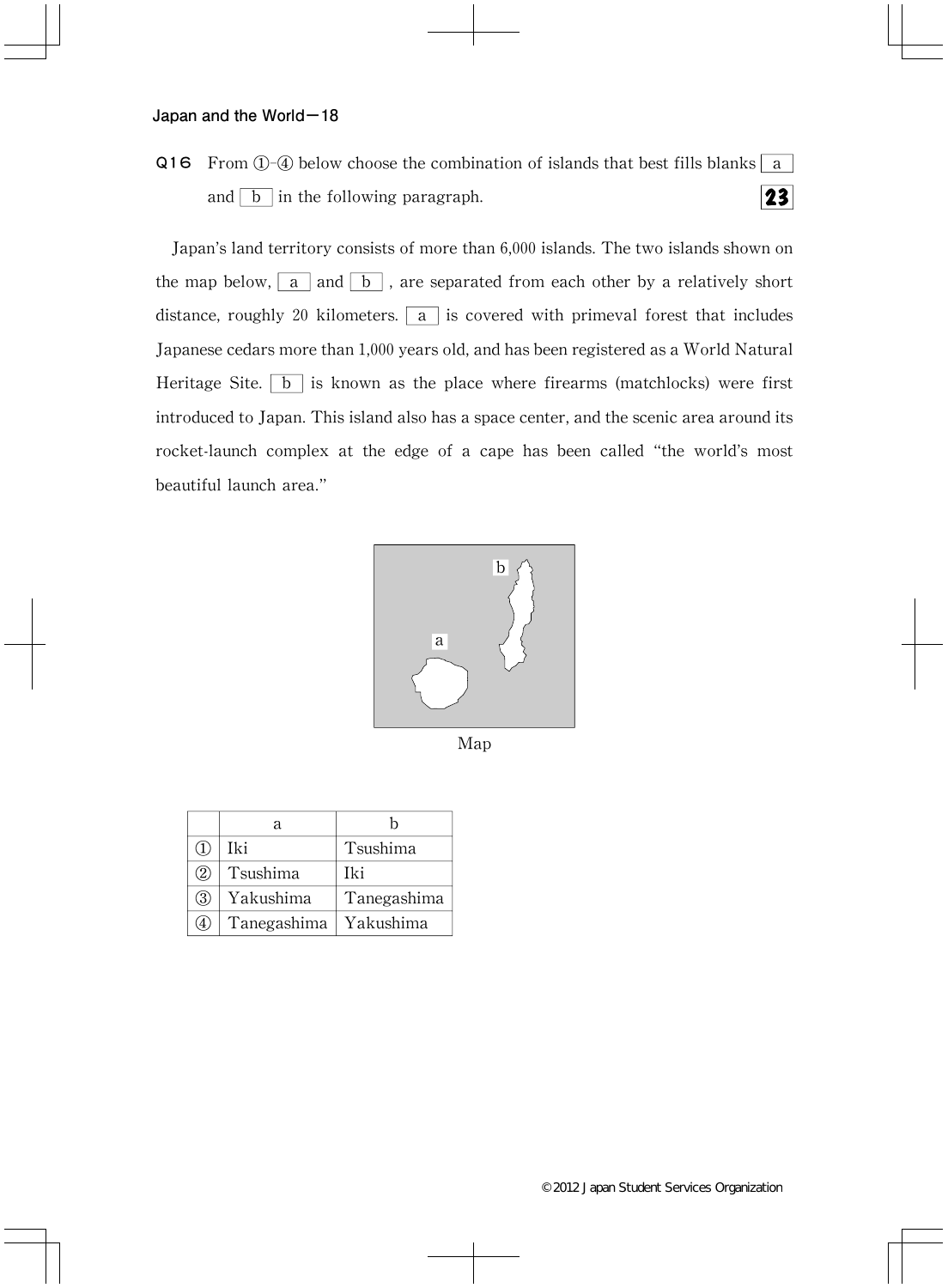- Q18 While some countries around the world have bicameral legislatures made up of upper and lower houses, certain other countries have unicameral legislatures. From  $(1)$ - $(4)$  below choose the country that currently uses a unicameral system.
	- ① Australia
	- ② Japan
	- ③ Italy
	- ④ Sweden
- Q19 A constitutional monarchy is a monarchy in which government is based on a constitution, and in which the monarch's powers are usually subject to restrictions by the constitution or the legislature. From  $\mathbb{O}$ - $\mathbb{Q}$  below choose the country that currently is a constitutional monarchy. 26|
	- ① Germany
	- ② France
	- ③ Spain
	- ④ Portugal
- Q20 From①-④ below choose the statement that correctly describes the presidential  $27$ system of the USA.
	- ① Congress cannot pass bills that have been vetoed by the President.
	- ② The President's term of office is fixed,and the President does not have the power to dissolve Congress.
	- ③ The President is elected by Congress.
	- ④ Two thirds or more of the Cabinet Secretaries appointed by the President must be Senators.

25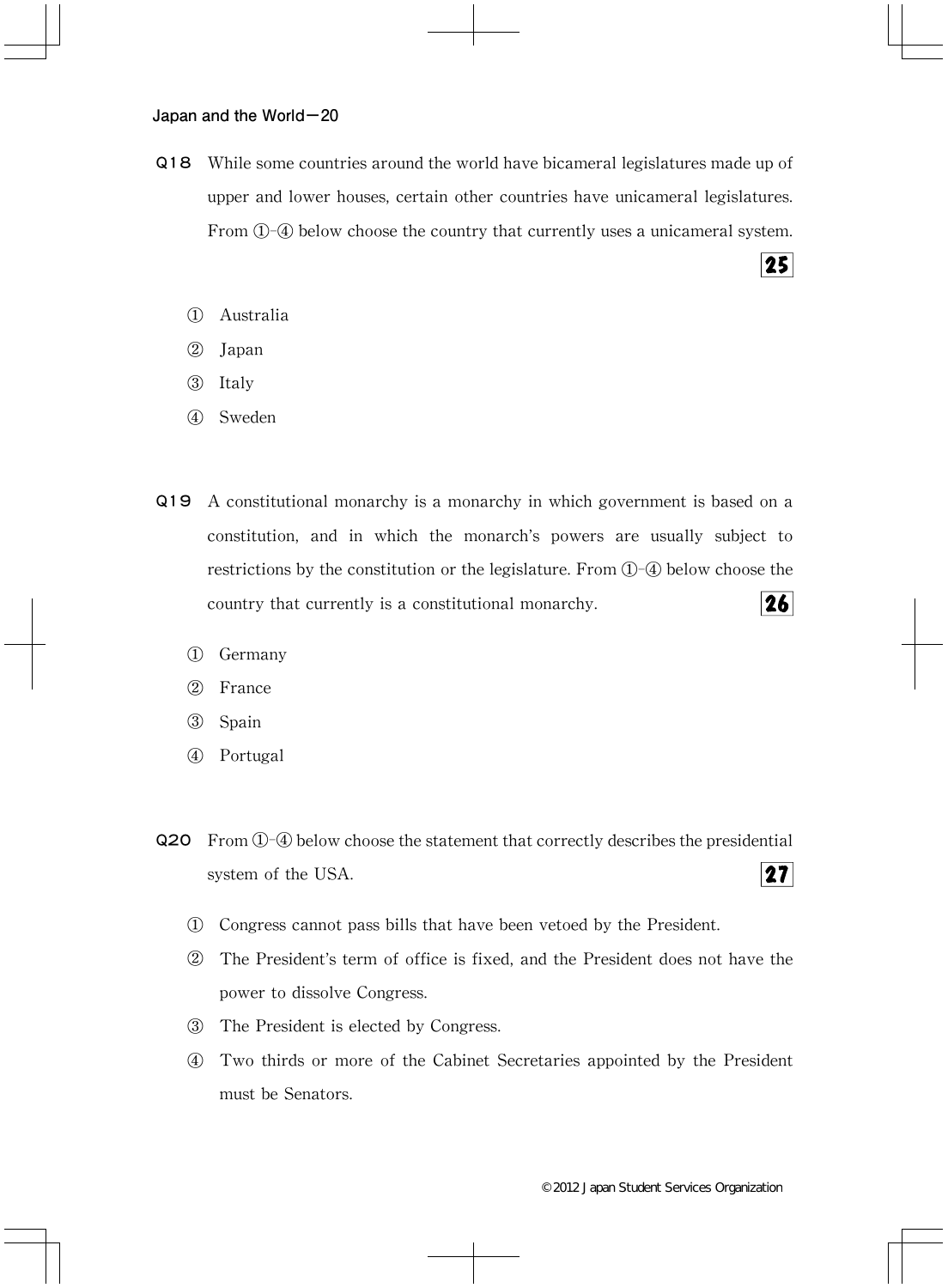Q21 Read the following paragraph and from ①-④ below choose the combination of terms that best fills blanks  $\boxed{a}$  and  $\boxed{b}$  in the paragraph.  $28$ 

The  $\boxed{a}$  of 1648, which ended the  $\boxed{b}$ , is considered to have laid the foundation for modern international relations in Europe.

| (1) | Treaty of Utrecht                       | Thirty Years' War                                   |
|-----|-----------------------------------------|-----------------------------------------------------|
| (2) | Treaty of Utrecht                       | War of the Spanish Succession                       |
| (3) | Peace of Westphalia   Thirty Years' War |                                                     |
| (4) |                                         | Peace of Westphalia   War of the Spanish Succession |

- Q22 Asia-Pacific Economic Cooperation(APEC)was established in 1989 by twelve economies in the Asia-Pacific region, including Japan and the USA. From  $\mathbb{O}$ - $\mathbb{Q}$ below choose the answer that correctly indicates a country that has been an  $29$ APEC member since its founding.
	- ① Vietnam
	- ② Canada
	- ③ India
	- ④ Argentina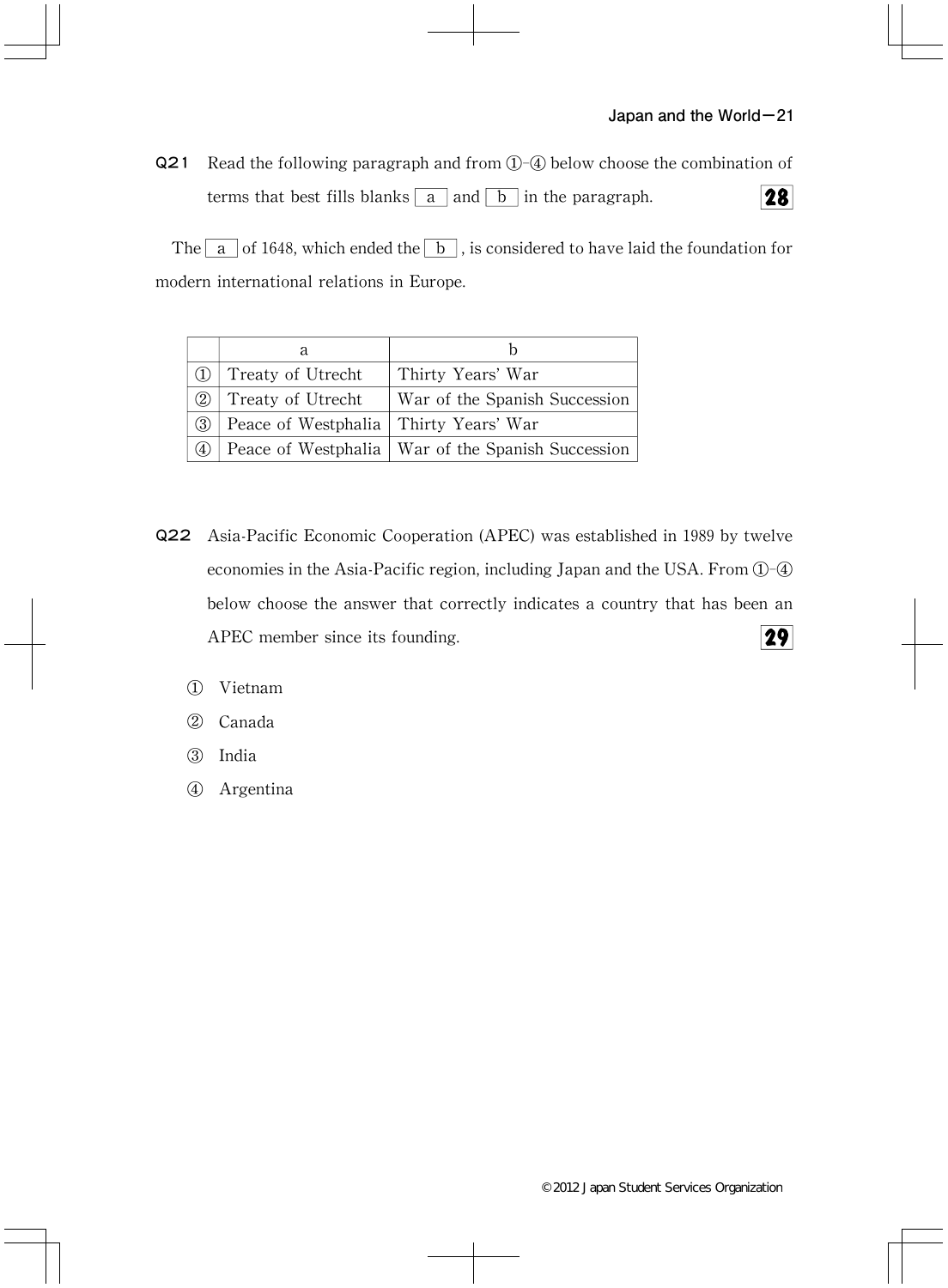- Q23 Article 1 of the United Nations Charter defines the purposes of the UN.From ①-④ below choose the answer that best indicates the purpose that is mentioned  $30<sup>1</sup>$ first in Article 1.
	- ① protection of cultural and natural heritage
	- ② promotion of international cooperation
	- ③ realization of self-determination of peoples
	- ④ maintenance of international peace and security
- Q24 Read the following paragraph and from ①-④ below choose the answer that best fills blank  $\boxed{a}$  in the paragraph. 31

Following the manifesto issued by Bertrand Russell, Albert Einstein, and certain others, a series of conferences was established in order for scientists from around the world to get together and exchange opinions on nuclear disarmament and peace.This forum is named the " $\boxed{a}$  Conferences" after the name of the place where the first meeting was held, in 1957. It received the Nobel Peace Prize in 1995 for its efforts toward the abolition of nuclear weapons.

- ① Kyoto
- ② Malta
- ③ Yalta
- ④ Pugwash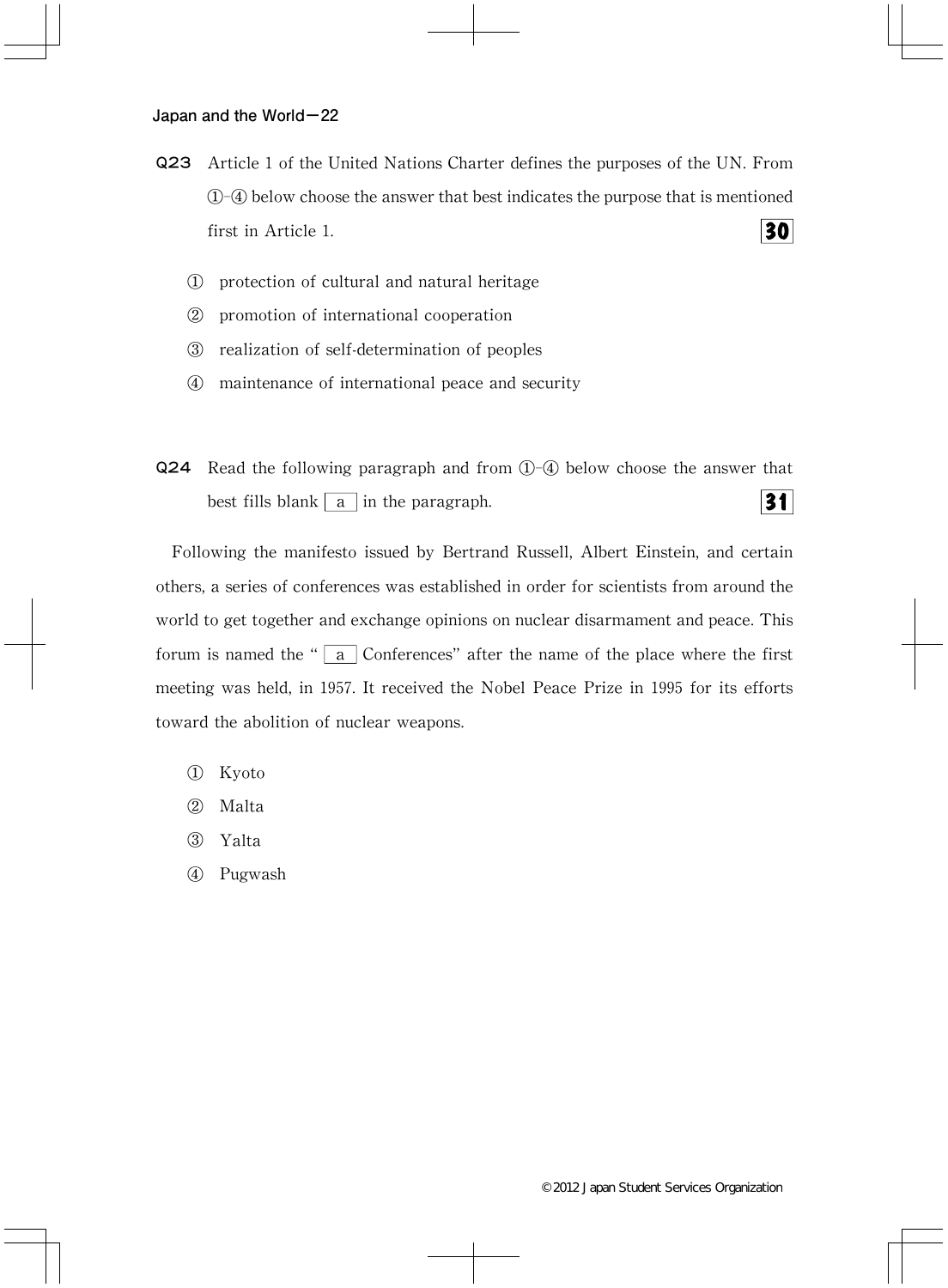- Q26 From ①-④ below choose the statement that best describes the Congress of  $33$ Vienna held from 1814 to 1815 and its aftermath.
	- ① The Holy Roman Empire was rebuilt across the region from present-day Austria to Italy.
	- ② The Congress sought to establish a balance of power across Europe,guided by "légitimisme," which legitimized pre-French Revolution territories and sovereignty.
	- ③ Germany,which had been separated into smaller states,was unified into the German Empire, which was centered around Prussia.
	- ④ The Congress was convened by Napoleon Bonaparte,who had the Netherlands and Spain recognized as French territory by other European nations.
- Q27 A-D below are events concerning Japan that took place in the time from the late 19th to the early 20th centuries.From ①-④ below choose the answer that correctly arranges these events in chronological order. 34
	- A:Establishment of the Anglo-Japanese Alliance
	- B: Outbreak of the First Sino-Japanese War
	- C: Triple Intervention
	- D: Promulgation of the Constitution of the Empire of Japan

①A→B→C→D ②B→C→A→D  $(3)$  C  $\rightarrow$  D  $\rightarrow$  B  $\rightarrow$  A (4)  $D \rightarrow B \rightarrow C \rightarrow A$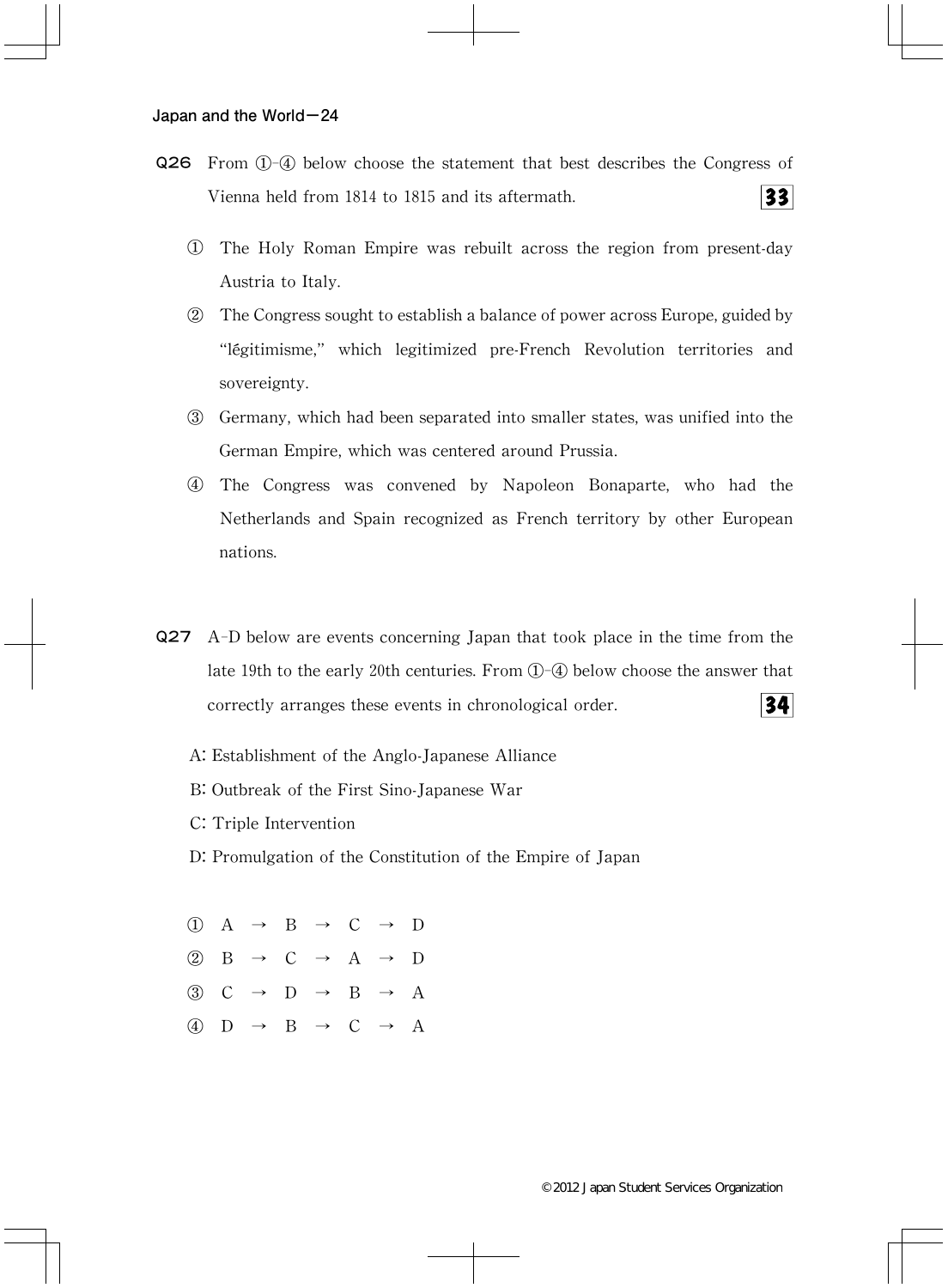- Q28 From ①-④ below choose the statement that best describes the colonization of  $35$ Africa from the late 19th to the early 20th centuries.
	- ① The Congo Free State was turned into the Belgian Congo,a colony under the direct control of the Belgian government.
	- ② South Africa became a French colony as a result of the South African War (Boer War).
	- ③ Ethiopia became a colony of the Ottoman Empire as a result of the Fashoda Incident.
	- ④ Tunisia and Algeria became colonies of Italy in succession.
- Q29 From ①-④ below choose the statement that best describes the international 36 community after World WarⅠ.
	- ① A revolution was sparked in Russia by the Bloody Sunday incident.
	- ② The parties to the Treaty of Versailles agreed on the limitation of naval armament in the victor countries.
	- ③ The League of Nations was established following a proposal by Woodrow Wilson, the US President.
	- ④ Germany and the USSR established the Locarno Pact of mutual nonaggression.